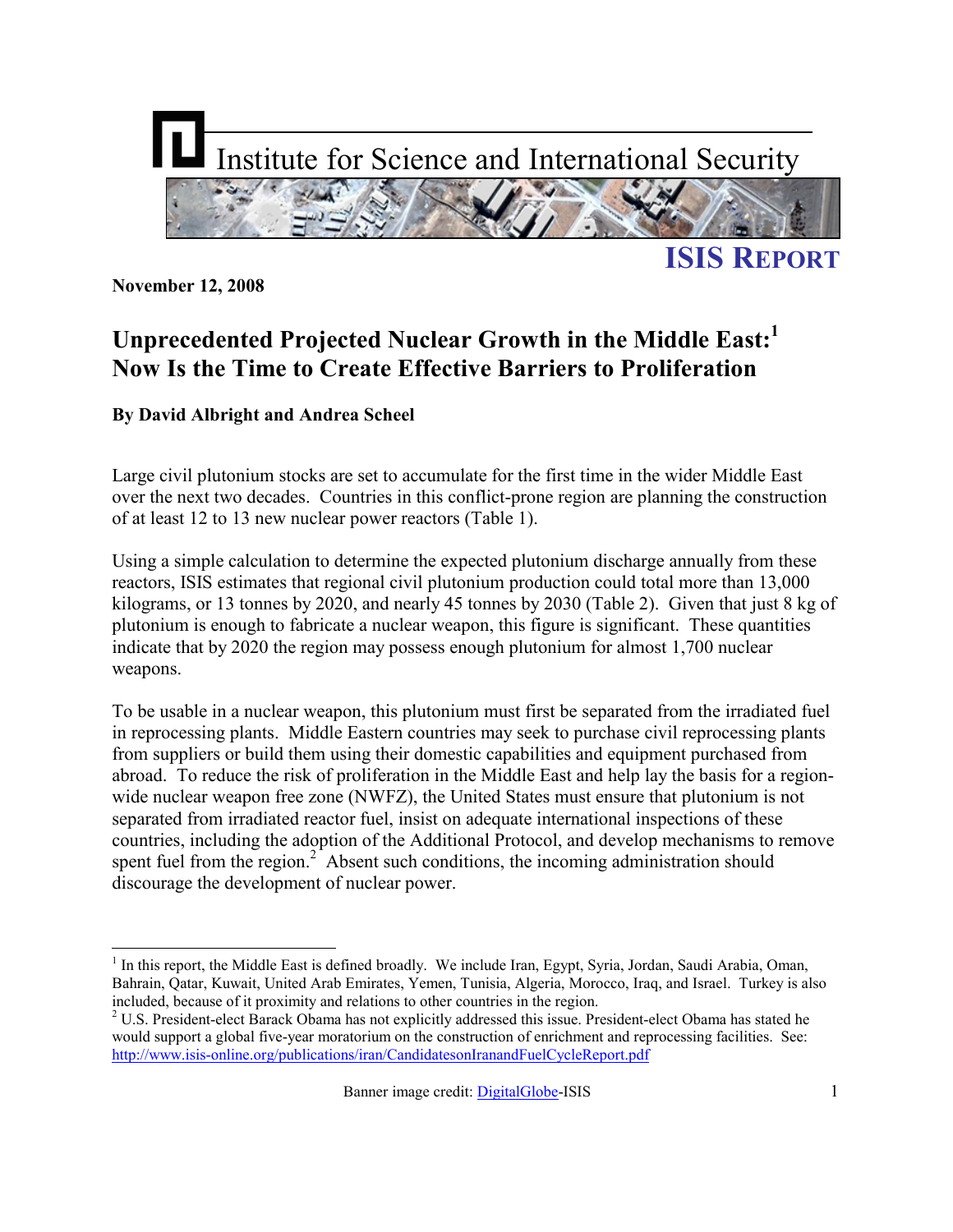These goals are consistent with the recommendations of the Weapons of Mass Destruction Commission chaired by Hans Blix. This commission called on all states in the Middle East to commit themselves for a prolonged period of time to a verified arrangement not to have any enrichment, reprocessing or other sensitive fuel-cycle activities on their territories.<sup>3</sup>

Nuclear power has gained popularity in the Middle East due to projected power shortages in countries with growing populations. Oil producing nations also want to supplement domestic energy needs to allow for export of more oil and gas. Critics often note that oil exporting countries have little need to supplement existing energy sources with nuclear power. However, high international oil prices have led some oil exporting nations, flush with cash, to consider costly nuclear power reactors over other alternatives.

The United States and other Nuclear Supplier Group (NSG) countries have not succeeded in addressing the threat posed by looming plutonium stockpiles in the Middle East. Because of growing insecurity in the Middle East resulting from Iran's nuclear progress in defiance of United Nations Security Council demands, other countries will likely start to consider their own options, perhaps including the acquisition of nuclear weapons. Ensuring the absence of plutonium separation and uranium enrichment capabilities and minimizing stocks of plutonium will reduce the proliferation threat in this unstable region.

The United States should align its policies with the goal of reducing the risk posed by civil nuclear power programs especially in regions of tension like the Middle East. It should steadfastly discourage civil reprocessing of irradiated power reactor fuel both domestically and internationally. Where reprocessing already exists it should work to minimize the size of separated plutonium stockpiles. To reduce the threat of proliferation in the Middle East, the United States should work to accomplish the following goals:

#### **A New Norm: No Supply of Nuclear Reactors without Additional Protocol in Force**

Suppliers of nuclear reactors should insist that a recipient country has the Additional Protocol in force. This condition is especially important in the Middle East.

An important indicator of increased risk of proliferation in the Middle East has been when a state does not implement the Additional Protocol. Traditional safeguards are not adequate to detect

 $\overline{a}$ <sup>3</sup> The Commission's 2006 final report recommends:

All States should support continued efforts to establish a zone free of weapons of mass destruction in the Middle East as a part of the overall peace process… As a confidence-building measure, all States in the region, including Iran and Israel, should commit themselves for a prolonged period of time to a verified arrangement not to have any enrichment, reprocessing or other sensitive fuel-cycle activities on their territories. Such a commitment should be coupled with reliable assurances about fuel-cycle services required for peaceful nuclear activities. Egypt, Iran and Israel should join the other States in the Middle East in ratifying the Comprehensive Nuclear-Test-Ban Treaty (CTBT).

*The WMDC Report: Weapons of Terror: Freeing the World of Nuclear, Biological, and Chemical Arms* (Stockholm: Weapons of Mass Destruction Commission and EO Grafiska, 2006), p. 8.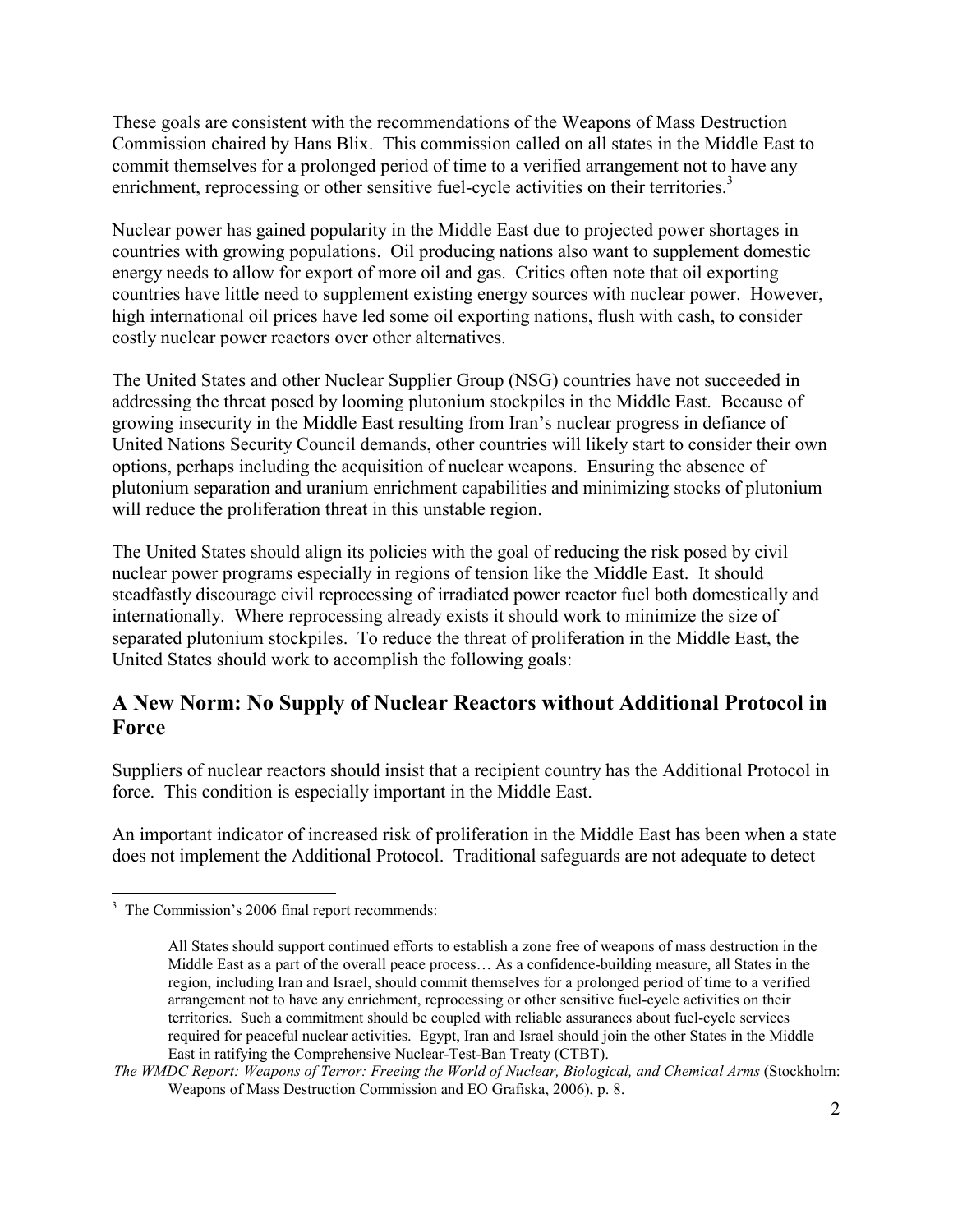countries conducting secret plutonium separation or enrichment efforts. Iraq, Iran, Syria, Algeria, and Libya evaded detection of their clandestine nuclear programs despite permitting traditional inspections by the International Atomic Energy Agency (IAEA). In the case of Libya, part of its evasion strategy was to refuse to accept the more intrusive inspections embodied in the IAEA's Additional Protocol. Without the Additional Protocol and often further transparency measures in place, the IAEA cannot provide adequate assurances that a country's nuclear energy program is purely civilian in nature.

Currently, of fifteen Middle Eastern countries that have expressed interest in nuclear power, fewer than half have signed or ratified the Additional Protocol.<sup>4</sup> Only Jordon, Turkey, Libya, and Kuwait have the Protocol in force; Iran, Iraq, Morocco, and Tunisia have signed it. Iran suspended its compliance with the Protocol in early 2006 in defiance of the UN Security Council. Despite this move, Russia has continued construction of the Bushehr reactor. Egypt announced in 2007 that it would not sign the Additional Protocol, yet Russia has given no indication that it will prevent its firms from bidding to build a nuclear reactor at El Dabaa.<sup>5</sup> The Obama administration should work to institutionalize the norm that the supply of a nuclear reactor requires that a state have the Additional Protocol in force.

#### **Voluntary Moratorium on Reprocessing and Enrichment in the Middle East**

Middle Eastern countries seeking nuclear power should agree to a moratorium on the development of reprocessing and enrichment capabilities. Egypt has rejected such a moratorium. In September 2008, Egypt's ambassador to the United States Nabil Fahmy rejected such a moratorium saying, "if we're looking at enrichment by way of a proliferation issue, then…you bring in other factors, such as what are other states doing, who has it, who does not."<sup>6</sup>

The United Arab Emirates (UAE) has recently indicated that it may renounce acquisition of these capabilities and rely on supplier countries for both fuel provision and spent fuel repatriation. UAE Foreign Minister Sheikh Abdullah bin Zayed Al Nahyan stated that "the Government of the UAE has… adopted a policy renouncing the development of any domestic enrichment or reprocessing capabilities in favor of long-term arrangements for the external supply of nuclear fuel."<sup>7</sup> Such announcements are beneficial to reducing the threat of proliferation and should be encouraged as a matter of U.S. policy.

### **NSG Agreement Not to Provide Reprocessing and Enrichment Technology**

l

<sup>4</sup> International Atomic Energy Agency, *Strengthened Safeguards System: Status of Additional Protocols*, *Latest Status Report*, Oct. 9, 2008. Available at: http://www.iaea.org/OurWork/SV/Safeguards/sg\_protocol.html

<sup>&</sup>lt;sup>5</sup> Maggie Michael, "Egypt Refuses to Sign U.N. Nuclear Watchdog Protocols for Stricter Inspections," Associated Press. Dec. 12, 2007.

<sup>&</sup>lt;sup>6</sup> Miles Pomper and Peter Crail, "The Middle East and Nonproliferation: An Interview with Nabil Fahmy, Egyptian Ambassador to the United States," *Arms Control Today*, Vol. 38, Sept. 2008.

<sup>&</sup>lt;sup>7</sup> Sheikh Abdullah bin Zayed al Nahyan, "Remarks by His Highness Sheikh Abdullah bin Zayed al Nahyan on the Occasion of the Public Launch of The UAE Policy on the Evaluation and Development of Peaceful Nuclear Energy," April 20, 2008. http://www.uae-us.org/assets/File/White\_Paper\_Launch\_HH\_Sheikh\_Abdullah\_Speech\_-\_English.pdf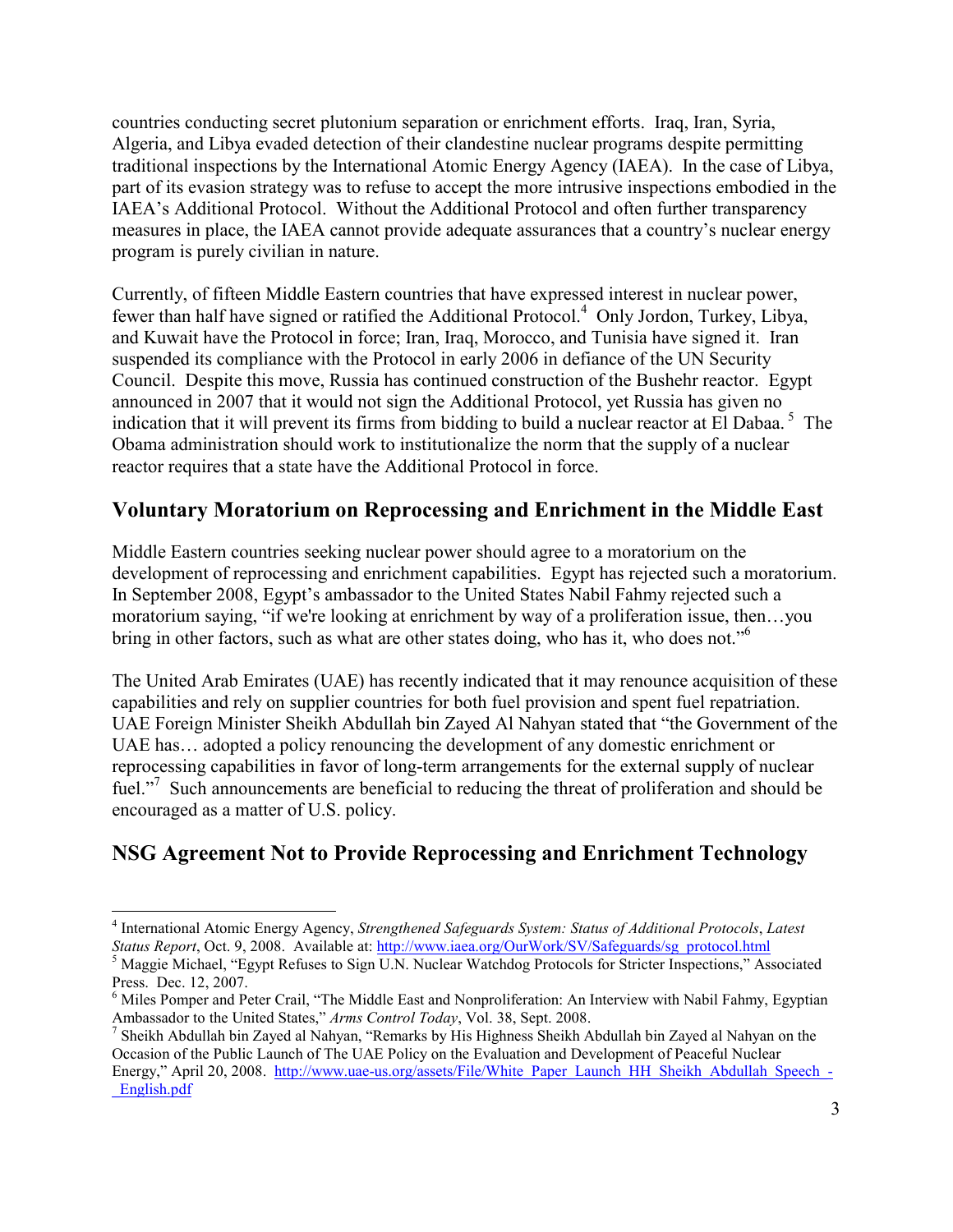The NSG should agree to refuse sales of reprocessing and enrichment technologies to countries in the Middle East and elsewhere where proliferation remains a concern, including to countries that have not signed the Nuclear Non-Proliferation Treaty. A small number of Middle Eastern countries may argue that they need to purchase civil uranium enrichment or plutonium reprocessing technologies. They can be expected to argue that such facilities would serve as a regional supplier for enriched uranium fuel for power reactors, or a regional reprocessing plant, where plutonium could be extracted for recycling spent fuel for re-use in power reactors as mixed-oxide (MOX) fuel. Media reports said that the Turkish government is interested in obtaining an enrichment plant, though the government later denied such plans. Nonetheless, at the June 2008 NSG meeting, Turkey objected to a regional ban on the supply of uranium enrichment or reprocessing plants. Such capabilities are not necessary in the Middle East for nuclear power to thrive at least during the next several decades, yet would significantly increase the risk of proliferation.

#### **Spent Fuel Take-back and Fuel Assurances**

Reactor suppliers in cooperation with other NSG members and the IAEA should negotiate spent fuel take-back arrangements as well as a guaranteed fuel supply with Middle Eastern countries. Russia has done so with Iran's Bushehr reactor. Although these arrangements would leave a country with a considerable amount of plutonium-rich spent fuel, they would cap the amount of plutonium in the country and remove all of it after the reactor shuts down, preventing the emergence of "plutonium depots".

It is important that any take-back arrangements not be equivalent to reprocessing contracts with a supplier country, such as those that France and Britain signed years ago with Japan and several European countries. Otherwise, Middle Eastern countries could obtain nuclear weapons-usable plutonium in separated form or as MOX fuel.

#### **Verifiable Fissile Cutoff Treaty**

The Obama administration should make a key priority of persuading Israel to join the negotiations of a universal, verified treaty that bans the production of plutonium and highly enriched uranium for nuclear explosives, commonly called the Fissile Material Cutoff Treaty (FMCT). As an interim step, the United States should press Israel to suspend any production of fissile material for nuclear weapons. Toward this goal, the United States should change its relatively new policy of seeking a cutoff treaty that does not include verification. The Bush administration's rejection of the long-standing U.S. policy of requiring verification was a mistake that the incoming administration needs to rectify.

#### **Conclusion**

The initiatives outlined above would establish international confidence in the peaceful nature of Middle Eastern nuclear programs. These steps are vital to gaining the future support of all nations in the region for a Middle East zone free of nuclear weapons. An appropriate confidence building measure would include the re-creation of a multilateral negotiation forum for sustained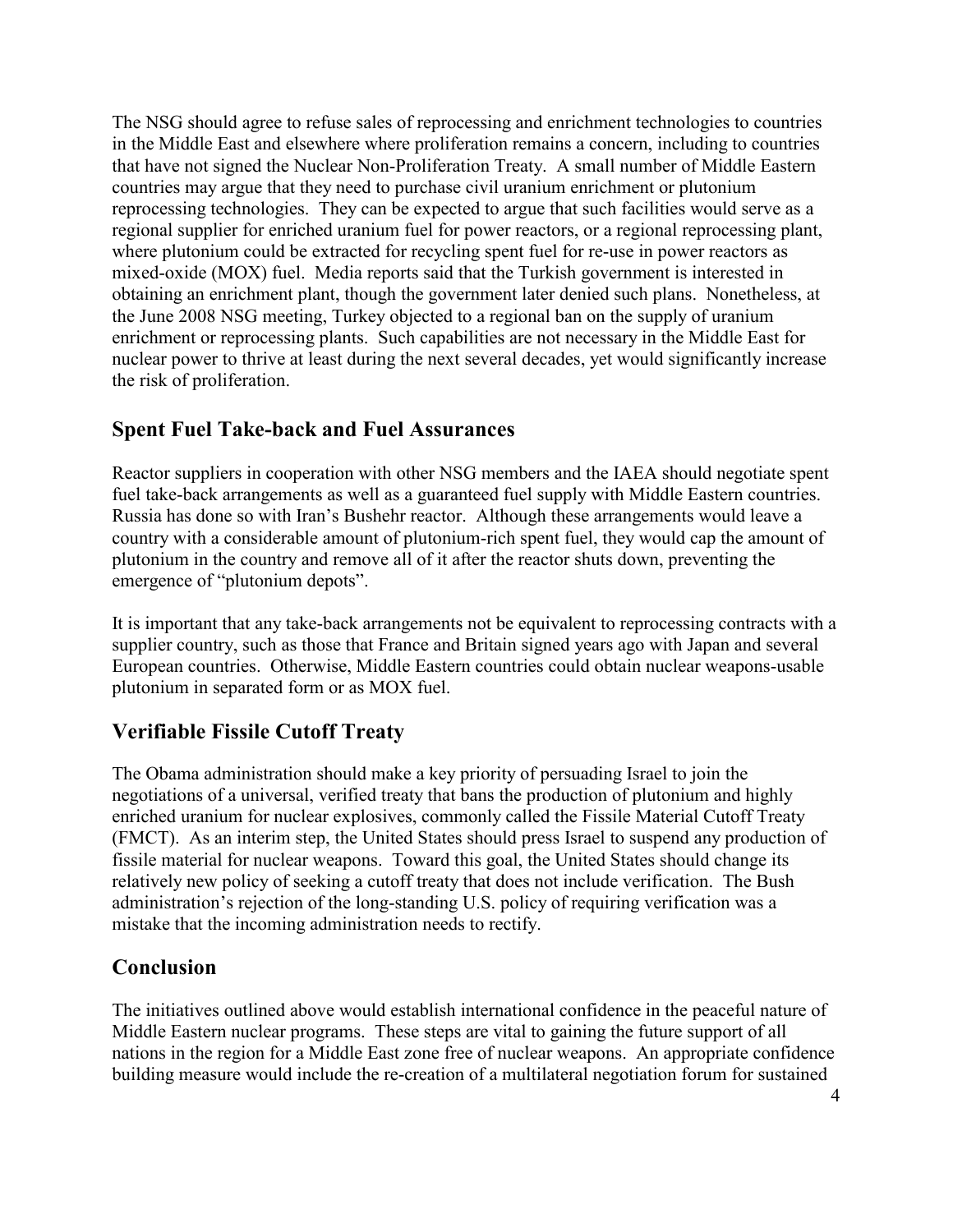discussion about a regional NWFZ and other pressing security issues. Because of the volatility of the Middle East and the high potential for nuclear proliferation, the Obama administration must take the lead in creating more effective barriers to proliferation before these nuclear reactors are constructed.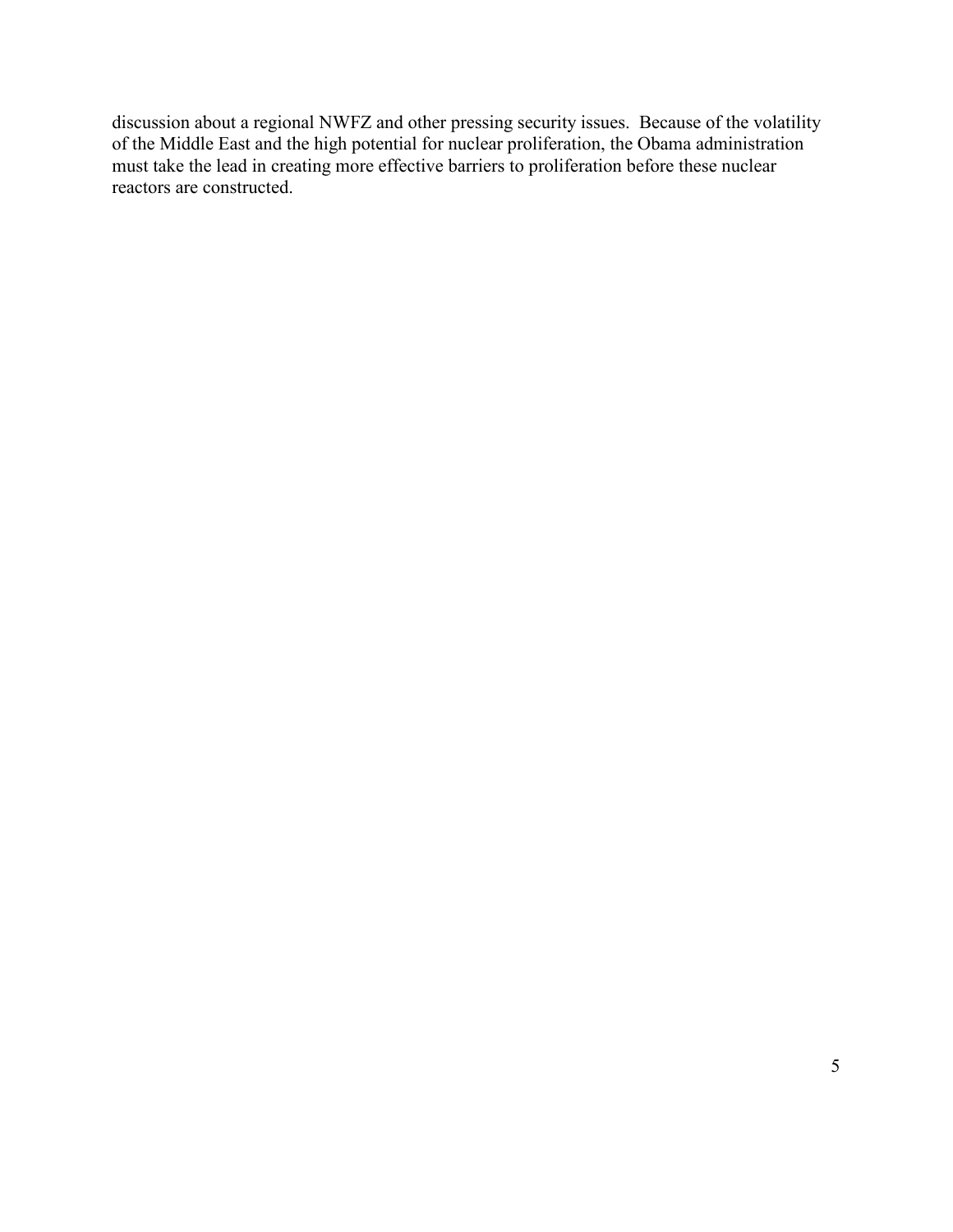# **TABLE 1 MIDDLE EAST NUCLEAR REACTOR PROJECTS - November 2008**

|                        | Reactors Operable 2009-2010 |                |              |                | <b>Reactor Start-up Planned or Possible 2014</b> |                |                | between 2015-2017 |                 |                |                | <b>Reactor Construction Planned 2020</b> |                          |                |                |                | between 2025   |                |                |                |
|------------------------|-----------------------------|----------------|--------------|----------------|--------------------------------------------------|----------------|----------------|-------------------|-----------------|----------------|----------------|------------------------------------------|--------------------------|----------------|----------------|----------------|----------------|----------------|----------------|----------------|
| Country                | <b>Site</b>                 | No.            | <b>MWe</b>   | <b>Type</b>    | <b>Site</b>                                      | No.            | <b>MWe</b>     | <b>Type</b>       | <b>Site</b>     | No.            | <b>MWe</b>     | <b>Type</b>                              | <b>Site</b>              | No.            | <b>MWe</b>     | <b>Type</b>    | <b>Site</b>    | No.            | <b>MWe</b>     | Type           |
| Iran                   | <b>Bushehr</b>              | 1              | 1000         | <b>PWR</b>     | $\overline{0}$                                   | $\overline{0}$ | $\mathbf{0}$   | $\overline{0}$    | $\Omega$        | $\overline{0}$ | $\overline{0}$ | $\overline{0}$                           | $\mathbf{0}$             | $\mathbf{0}$   | $\overline{0}$ | $\mathbf{0}$   | $\overline{0}$ | $\overline{0}$ | $\overline{0}$ | $\mathbf{0}$   |
|                        | $\mathbf{0}$                | $\mathbf{0}$   | $\mathbf 0$  | $\mathbf{0}$   | $\overline{0}$                                   | $\Omega$       | $\mathbf 0$    | $\mathbf{0}$      | <b>Darhovin</b> |                | 360            | <b>PWR</b>                               | $\mathbf 0$              | $\mathbf 0$    | $\mathbf{0}$   | $\mathbf{0}$   | $\Omega$       | $\mathbf{0}$   | $\mathbf{0}$   | $\mathbf{0}$   |
| Turkey                 | $\mathbf{0}$                | $\overline{0}$ | $\mathbf{0}$ | $\overline{0}$ | Akkuyu                                           | 4              | 4000           | <b>PWR</b>        | $\Omega$        | $\overline{0}$ | $\overline{0}$ | $\mathbf{0}$                             | $\mathbf{0}$             | $\mathbf{0}$   | $\overline{0}$ | $\mathbf{0}$   | $\mathbf{0}$   | $\overline{0}$ | $\overline{0}$ | $\mathbf{0}$   |
| Egypt                  | $\mathbf{0}$                | $\mathbf{0}$   | $\mathbf 0$  | $\mathbf{0}$   | $\overline{0}$                                   | $\overline{0}$ | $\mathbf{0}$   | $\mathbf{0}$      | El Dabaa        |                | 1000           | ?                                        | $\mathbf{0}$             | $\mathbf{0}$   | $\mathbf{0}$   | $\mathbf{0}$   | $\mathbf{0}$   | $\mathbf{0}$   | $\mathbf{0}$   | $\mathbf{0}$   |
| Jordan                 | $\mathbf{0}$                | $\overline{0}$ | $\mathbf{0}$ | $\mathbf{0}$   | $\overline{0}$                                   | $\overline{0}$ | $\overline{0}$ | $\mathbf{0}$      | Aqaba           |                | 1600           | <b>PWR</b>                               | $\mathbf{0}$             | $\mathbf{0}$   | $\mathbf{0}$   | $\mathbf{0}$   | $\mathbf{0}$   | $\overline{0}$ | $\mathbf{0}$   | $\overline{0}$ |
| Morocco                | $\mathbf 0$                 | $\mathbf{0}$   | $\mathbf 0$  | $\mathbf{0}$   | $\mathbf 0$                                      | $\overline{0}$ | $\mathbf{0}$   | $\mathbf{0}$      | Sidi<br>Boulbra | $\mathbf{1}$   | 1000           | <b>PWR</b>                               | $\mathbf 0$              | $\mathbf 0$    | $\mathbf{0}$   | $\mathbf{0}$   | $\mathbf{0}$   | $\mathbf{0}$   | $\mathbf{0}$   | $\mathbf{0}$   |
| <b>UAE</b><br>$(GCC)*$ | $\mathbf{0}$                | $\Omega$       | $\mathbf{0}$ | $\mathbf{0}$   | $\overline{0}$                                   | $\Omega$       | $\overline{0}$ | $\mathbf{0}$      | Abu Dhabi       | <sup>2</sup>   | 3200           | <b>PWR</b>                               | $\mathbf{0}$             | $\overline{0}$ | $\mathbf{0}$   | $\mathbf{0}$   | $\mathbf{0}$   | $\overline{0}$ | $\mathbf{0}$   | $\Omega$       |
| Tunisia                | $\mathbf 0$                 | $\mathbf{0}$   | $\mathbf 0$  | $\mathbf{0}$   | $\overline{0}$                                   | $\overline{0}$ | $\mathbf{0}$   | $\mathbf{0}$      | $\Omega$        | $\mathbf{0}$   | $\mathbf{0}$   | $\mathbf{0}$                             | - 2                      |                | 900            | ?              | $\mathbf{0}$   | $\mathbf{0}$   | $\mathbf{0}$   | $\mathbf{0}$   |
| Algeria                | $\overline{0}$              | $\overline{0}$ | $\mathbf{0}$ | $\overline{0}$ | $\overline{0}$                                   | $\overline{0}$ | $\overline{0}$ | $\overline{0}$    | $\Omega$        | $\overline{0}$ | $\mathbf{0}$   | $\overline{0}$                           | $\mathbf{0}$             | $\overline{0}$ | $\overline{0}$ | $\overline{0}$ | $\mathbf{a}$   | ?              | P              | $\cdot$        |
| Libya                  | $\mathbf{0}$                | $\mathbf{0}$   | $\mathbf 0$  | $\mathbf{0}$   | $\mathbf{0}$                                     | $\Omega$       | $\mathbf{0}$   | $\mathbf{0}$      | $\Omega$        | $\mathbf{0}$   | $\mathbf{0}$   | $\mathbf{0}$                             | $\overline{\phantom{0}}$ | ?              | $\cdot$        | $\overline{?}$ | $\mathbf{0}$   | $\overline{0}$ | $\mathbf{0}$   | $\mathbf{0}$   |
| Yemen**                | $\overline{0}$              | $\Omega$       | $\mathbf{0}$ | $\mathbf{0}$   | $\overline{0}$                                   | $\overline{0}$ | $\overline{0}$ | $\mathbf{0}$      | $\rightarrow$   | 5 <sub>1</sub> | 5000           | PWR?                                     | $\mathbf{0}$             | $\overline{0}$ | $\overline{0}$ | $\mathbf{0}$   | $\Omega$       | $\overline{0}$ | $\mathbf{0}$   | $\mathbf{0}$   |
|                        |                             |                |              |                |                                                  |                |                |                   |                 |                |                |                                          |                          |                |                |                |                |                |                |                |

**\*GCC= Gulf Cooperation Council; United Arab Emirates will be the main site of nuclear power consortium for GCC countries, including the UAE, Bahrain, Kuwait, Oman, Qatar, and Saudi Arabia** 

**\*\*Yemen- project plans currently canceled, as indicated by strike-through; not calculated in plutoniumestimates** 

#### **How this data was compiled:**

**News reports containing official government announcements were chiefly used to create this table. Where necessary, extrapolations were made regarding probable dates of reactor construction, likely megawatt electric (MWe) output, and anticipated number of plants, where reports conflicted. Some data will likely change as reactor plans are finalized.**